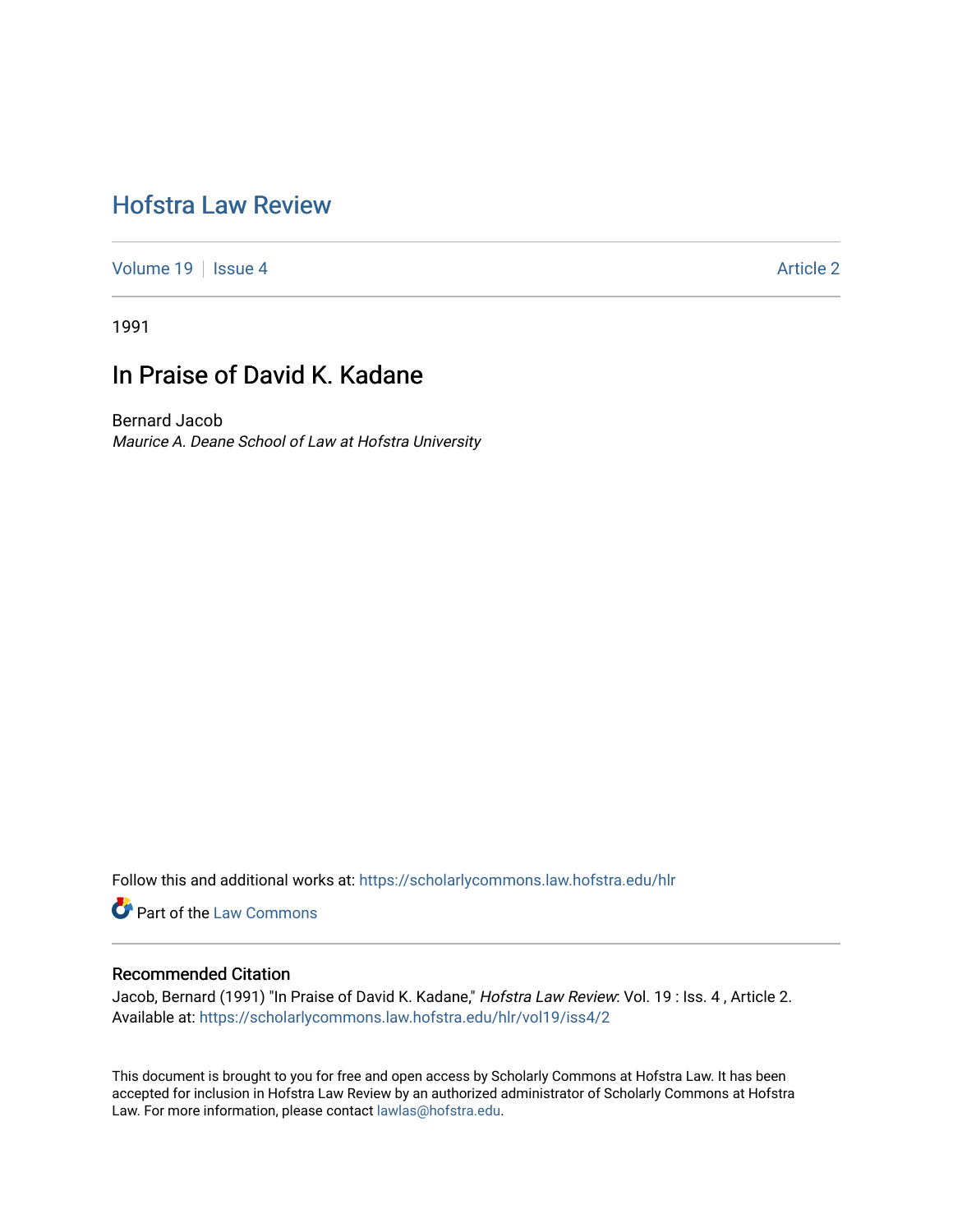## IN PRAISE OF DAVID K. **KADANE**

### *Bernard Jacob\**

Distinguished judges, members of the Hofstra Law School community-faculty, former faculty, students, alumni, staff and administration-and honored guests, I rise this evening to thank and congratulate the Hofstra Public Justice Foundation and to praise my **col**league and teacher, David K. Kadane. I enjoy a great advantage over David tonight. He must sit here and listen to me without having an opportunity to jump in and respond. He must sit here and listen to what I think him to be without any protection--not even Helene can help him for once. Let me state my allegations; David's answer **will** be on my desk tomorrow.

First, I want to thank the members, the board and the Hofstra advisers of the Public Justice Foundation doubly. I thank them for implementing this splendid idea of giving financial aid to, and, as they themselves describe **it,** otherwise "providing a support network for law students interested in pursuing careers in public interest law." It is a very David Kadane kind of idea; carrying the idea into actuality with the verve they have is a very David Kadane kind of action.

I also want to congratulate the Foundation on its insight and wisdom. My faculty colleagues and I are very pleased that you have invoked David Kadane's name in connection with your efforts, for we know that David Kadane is the Hofstra guru of public interest law.

It is hard to believe that David has been an emeritus professor for five years. Our loss, it has turned out, but CUNY's gain, for David Kadane is an authentically great teacher. When he was with us every day, he taught both large classes and small. The small classes

1

<sup>\*</sup> Professor of Law, Hofstra University School of Law. What follows are remarks made at the First Annual Public Justice Foundation Dinner, March **5, 1990,** honoring David Kadane and the first recipients of the Kadane Summer Fellowships in Public Law. I thought long and hard about modifying these remarks or even substituting for them the slightly longer remarks I made at a Memorial Service for David. In the end I have opted to leave these remarks mainly unchanged. I hope that they capture one enchanted friend's view of the wonderful paradox of the man whom **I** call, in all seriousness, an authentically great teacher. It is part of that paradox that, at the March, **1990** dinner, the honoree rose, lifted his martinti glass and said, "Here's to the revolution-any revolution."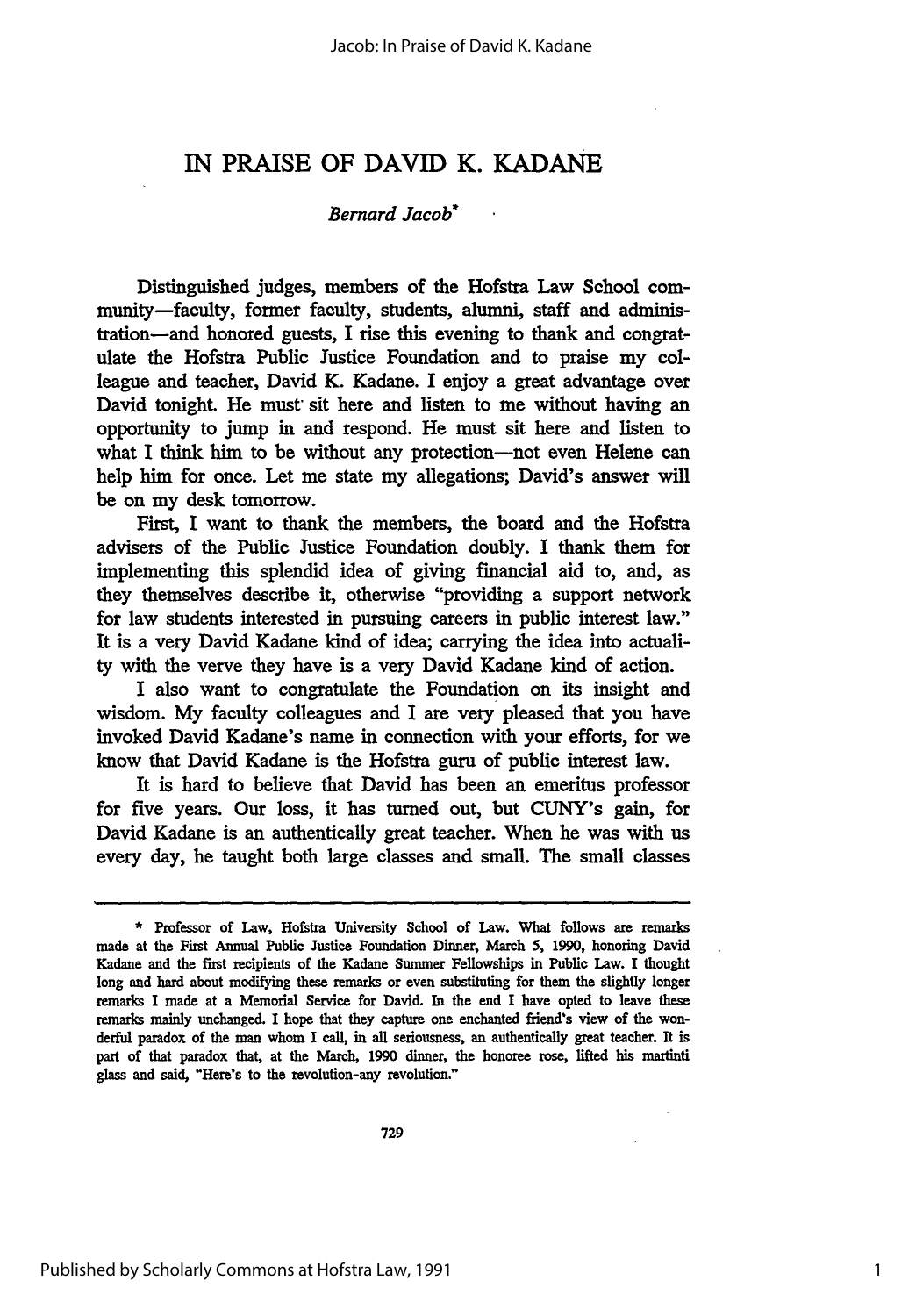*HOFSTRA LAWREVIEW*

**[Vol 19:729**

occurred whenever anyone stepped into his office. And his large classes included not only the entire student body, but also his faculty colleagues and often the greater University community. And his teaching was done as often **by** action as **by** words.

What David taught was always somehow *Justice,* and his simple but critically important lesson for all of us was to call us back to the realization that *Justice is* what the law is about.

That side of David is exemplified in his introduction and faithful nurturing of clinical legal education. For David, clinical legal education was always more than a pedagogical technique; it was a way of inculcating in young men and women a desire to practice public interest law, to represent the unrepresented and to seek justice. David's nurturing of public interest law led to the establishment of the Neighborhood Legal Office **(NLO).'** That side of David is consonant, also, with his services as a legal adviser to Julius Nyerere's Tanzania in the mid-sixties. Above all, this side of David showed in his social activism in a hundred causes and projects, a social activism that David practiced, sometimes with charm, tact and reason and sometimes without any of these qualities. But he always carried out what needed to be done.

But there is another side to David, a complicating side, a touch of chiaroscuro that heightens the respect in which my colleagues and I hold him. This is the side of David in which he appears as David Kadane, the democratic elitist

On this side of his personality goes his razor sharp mind, his successful career as a securities lawyer and his secret, involvement, at the very beginning of his legal career, in the drafting of the sections of the *Restatement of Properly* that deal with powers, a subject of such invincible obscurity that I have never succeeded, as David did, in understanding it.

It is the two together-the activist David and the intellectual Kadane-that made David a great teacher. For a long time I could

730

**<sup>1.</sup>** David Kadane came to **Hofstra** in order to bring together his interest in both legal education and public justice; the result was the **NLO,** serving the Hempstead community. The **NLO** was founded as an independent corporation and a presence that was physically off-campus where, **under** a special rule of the New York State Court of Appeals, students could learn law from their supervising teachers and, at the same **time,** render legal assistance to those otherwise unrepresented. The **NLO** was one of the first clinical legal service offices directly part of a law school curriculum in the State of New York. It continues in a more conventional **form** as the vehicle through which the Law School obtains a practice rule that **makes** clinical education possible.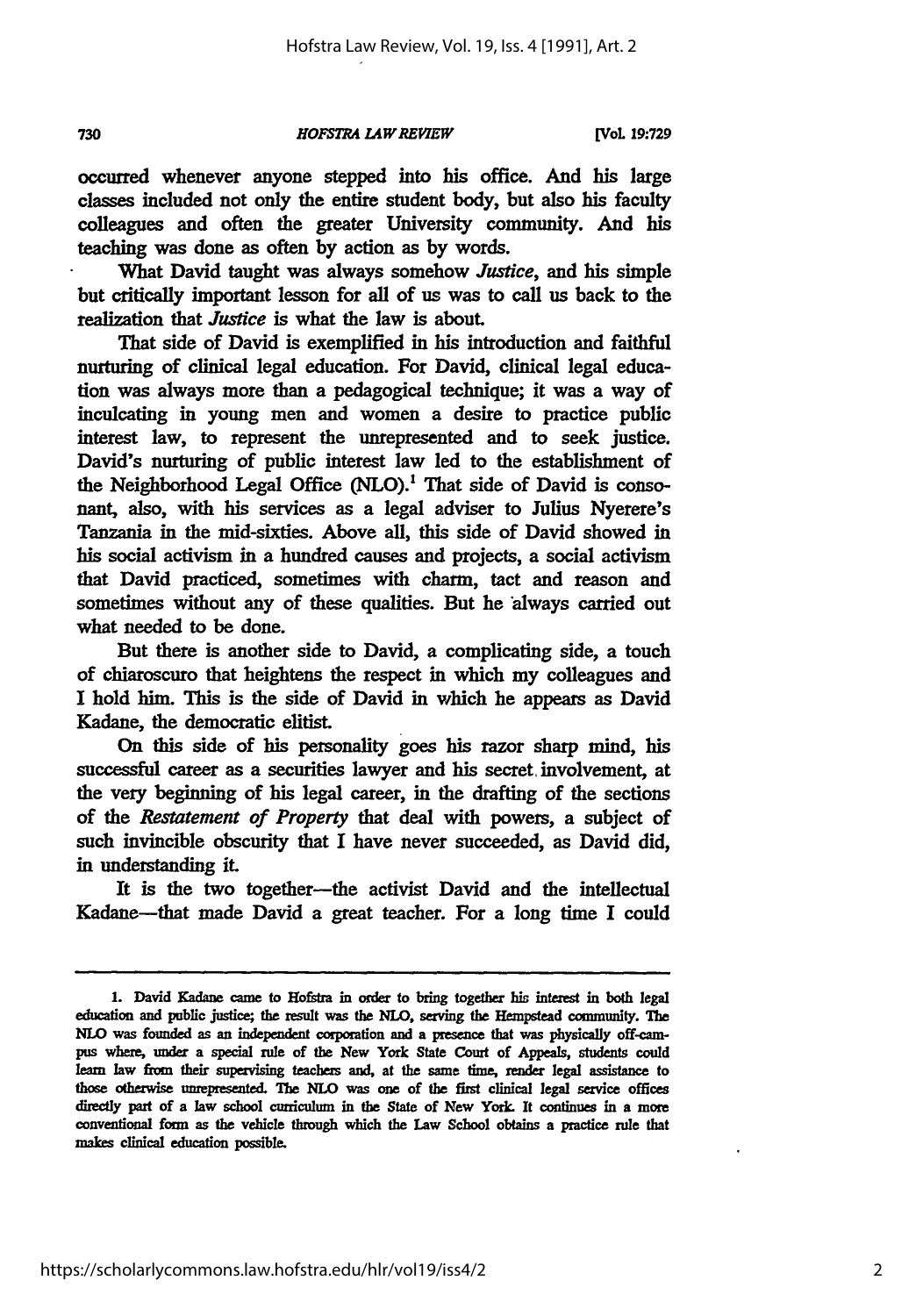#### *IN PRAISE OF DAVID X. KADANE*

**1991]**

not put my finger on what **I** have just said; I could not say what made David a great teacher. And **I** also could not fathom how the two sides of David occupied the same body and soul.

It was David himself who gave me-as a good teacher does--the wherewithal to find the answer. For he left on my desk, several years ago, a copy of the revised edition of Morris Raphael Cohen's *Reason and Nature.* He also left a note:

B.J., I have not read this revised edition--but then you say you haven't read *either one.* No hurry about returning this, as I have the 1st ed.-marked up, too. D.K.K.

Morris Cohen taught David and many others at C.C.N.Y., and was himself unquestionably a great teacher. In due time I got to read a little of Morris Cohen, and he gave me an explanation of the particular mixture of the fire and ice that is David, a soft heart for social causes and justice, and a tough lawyer's mind. That tension is an expression of Morris Cohen's doctrine of the vitalizing principle of polarity, the doctrine that many opposites exist and function only in their tension with each other.

It is Morris Cohen, too, that gives me the statement that sums up what the dynamic polarity of David Kadane has done to those people who have come into contact with him. Cohen said: "Justice and law, the ideal and the actual, are inseparable, but distinguishable."

That is the lesson that David Kadane taught. And that which we all still try to keep alive in his name. We try to remember that there is no law without justice, and we try to remember that we must always strive to move law towards justice and against the tendency of law to move away from justice.

731